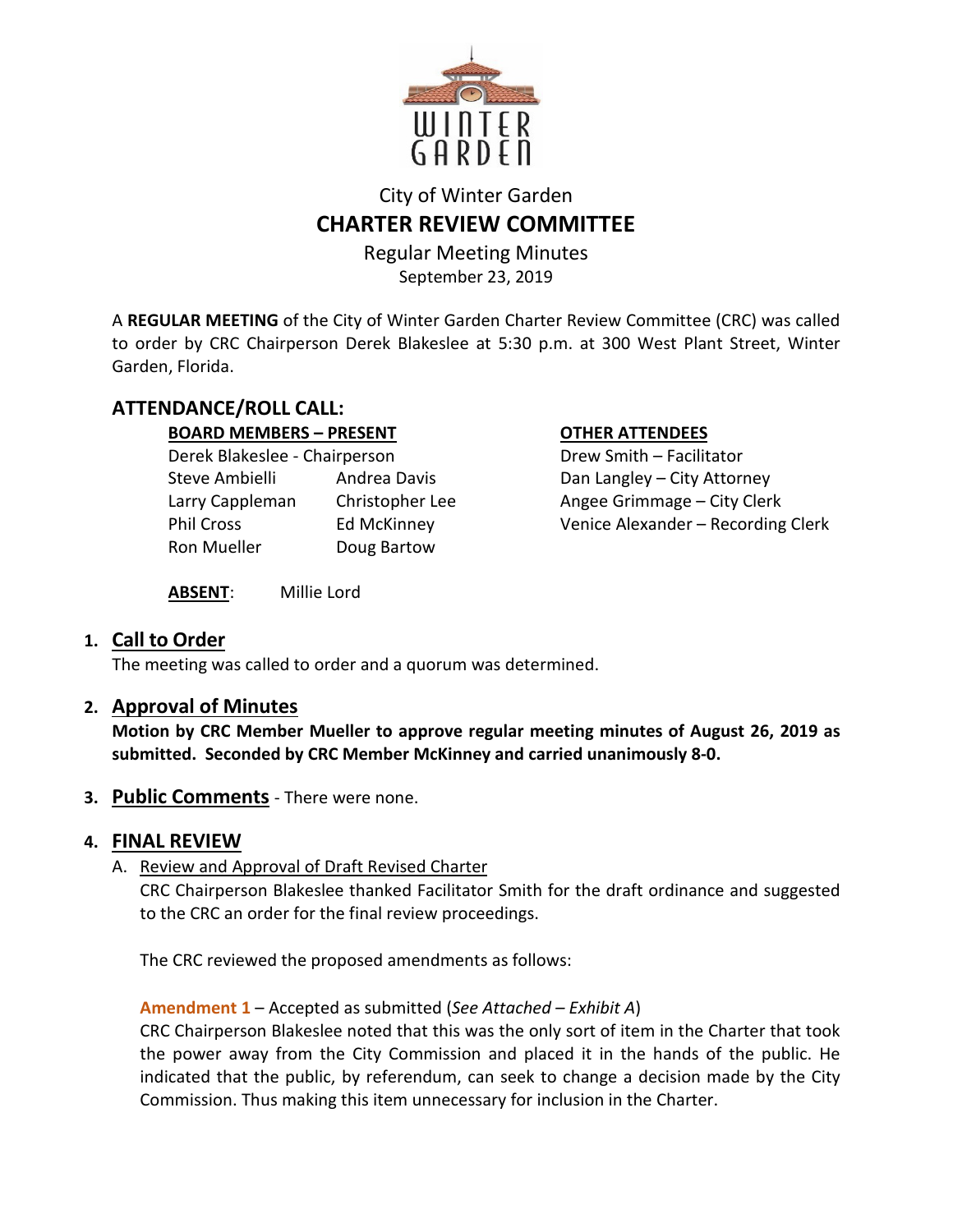September 23, 2019 Page 2 of 4 City of Winter Garden 2019 – Charter Review Committee Meeting

#### **Amendment 2** – Accepted as submitted (*See Attached – Exhibit A*)

Facilitator Smith informed that in review of this item along with City Clerk Grimmage, it was noted that a transitional period would not be needed. Moving to four-year terms work seamlessly along with the normal election cycle and it cycles into an election every other year.

**CRC Member Bartow** spoke in favor of coupling term limits with a move to four-year terms. **CRC Chairperson Blakeslee** summarized some of the prior discussions as to why it was the consensus of the CRC to not include term limits; highlighting that the voters ultimately decide. **CRC Member Bartow** shared statistics relating to the subject. **CRC Member Cross** inquired as to whether the statistics being shared related to national or local term limits. **CRC Member Bartow** responded, all elections. **CRC Member Cappleman** expressed that they think there is a difference. He explained that there is a strong difference when dealing with a local election where a small number of voters in each district elect a Mayor or Commissioner. He explained that the voters determine the limit of the term by their vote. **CRC Member Bartow** spoke of encouraging new ideas and a more inclusive government and inquired as to the reasons why everyone was against term limits. **CRC Chairperson Blakeslee** stated that no one should be removed from office simply by the passage of time. He gave an example of the CRC determining that one can only serve two (2) terms and the person in office is doing a wonderful job and the district wants them but they must step down because of term limits. **CRC Member Bartow** expressed how members on boards could move up to positions on the City Commission and this would generate more involvement from the community. **CRC Member Mueller** noted his initial agreement on the issue of term limits and voiced his concerns of people staying in positions too long; indicating that it becomes more paramount in a small town. **CRC Member McKinney** described how in the third cycle of a term limited plan there is difficulty in finding good people to serve and fill the seat.

**Motion by CRC Member Bartow to accept term limits having two (2) consecutive terms with one (1) term off. Seconded by CRC Member Mueller.** There was discussion on the choice of term limits. **CRC Member Cross** expressed that term limits take away his rights as a voter to select someone he may want; he noted that he is not aware of any local cities that have term limits. He expressed that he feels the citizens in the City of Winter Garden have done an excellent job in selecting their Mayor and Commissioners. **CRC Member Bartow** spoke of past experiences of living in a location where the incumbency averaged twelve (12) years and the voter apathy it produced. He noted that unless there was a very high voter turnout, then there is a large part of the electorate that is not being touched. He expressed that this is when people feel that they are shut out of the process. He described how having a continuous flow of people through boards and committees and then being brought up into the ranks of elected positions, benefits the City. **Vote was 2-7. Motion failed.** 

**CRC Member Bartow** noted that he would propose a second motion and inquired as to why the four (4) years. **CRC Member Mueller** responded that this was his motion [for the four (4) years] and noted that it was originally two (2) years. He explained the process of someone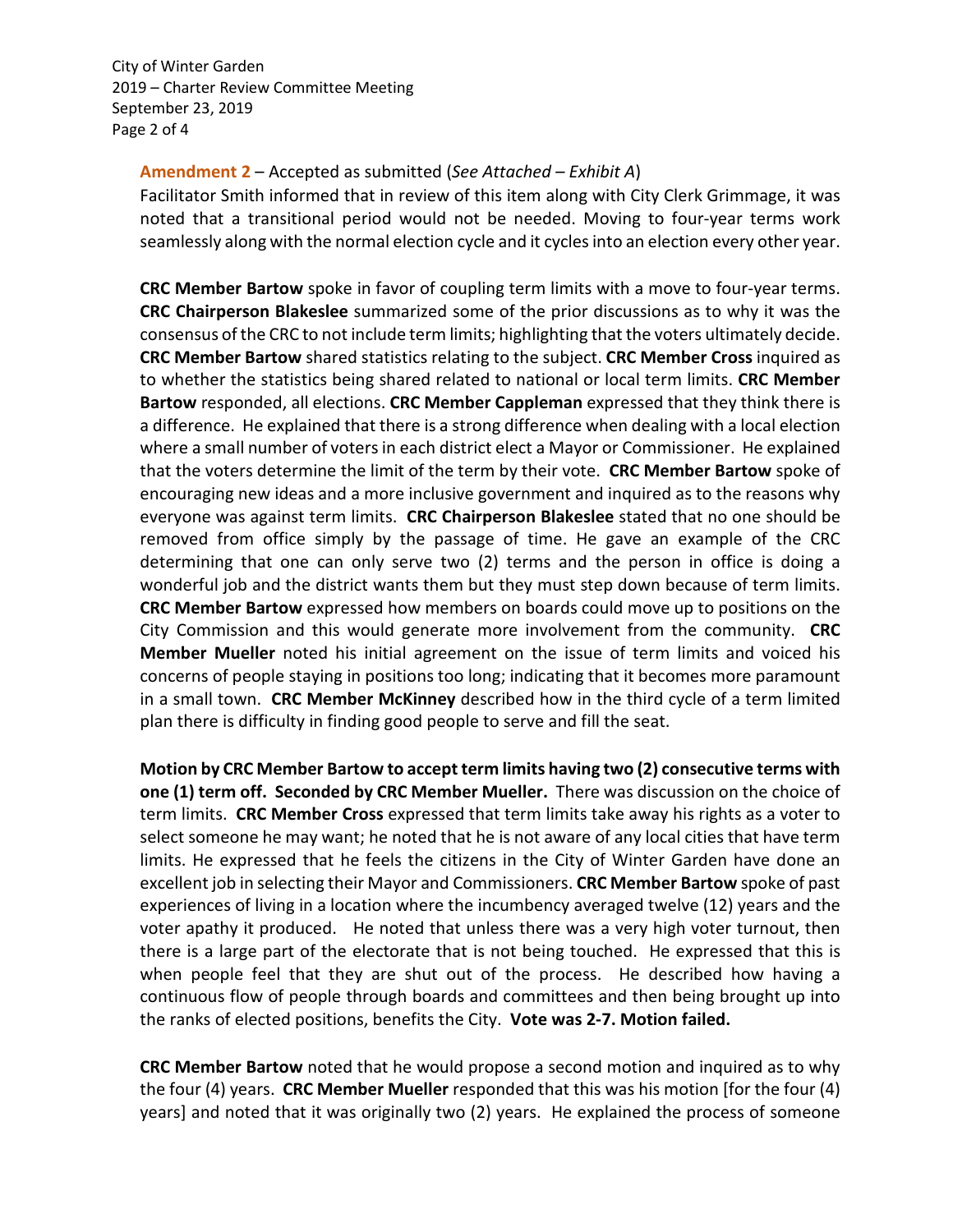September 23, 2019 Page 3 of 4 City of Winter Garden 2019 – Charter Review Committee Meeting

getting into office and immediately having to turn around and begin campaigning again. Four (4) years in office gives longevity for people to complete their missions and complete their work. He also noted that this is a cost savings to the City. **CRC Member Bartow** noted that this was only part of the reason for this discussion and reiterated his point on the progression of people coming up from the boards and committees and then into to the elected positions.

**Motion by CRC Member Bartow to reduce current terms from the current three (3) years to two (2) years. Motion failed due to lack of a second.** 

**Amendment 3** – Accepted as submitted (*See Attached – Exhibit A*) Facilitator Smith noted that these items were rolled together into one question as they deal with due process.

**Amendment 4** – Accepted as submitted (*See Attached – Exhibit A*) **Amendment 5** – Accepted as submitted (*See Attached – Exhibit A*) **Amendment 6** – Accepted as submitted (*See Attached – Exhibit A*) **Amendment 7** – Accepted as submitted (*See Attached – Exhibit A*) **Amendment 8** – Accepted as submitted (*See Attached – Exhibit A*)

#### **Amendment 9** – Accepted as submitted (*See Attached – Exhibit A*)

CRC Chairperson described the reason for the changes. Facilitator Smith explained that these items were rolled together as one question as they are related items. He warned that if a portion is not accepted by the voter, it could cause all items included in the one ballot question to fail.

**Amendment 10** – Accepted as submitted (*See Attached – Exhibit A*)

CRC Chairperson Blakeslee gave a brief summarization of the items during the review. Facilitator Smith noted that any scrivener's errors would be corrected and sent to the City Clerk.

**Motion by CRC Member Mueller to accept and adopt all changes as proposed for amendment, with corrected scrivener's errors. Seconded by CRC Member Cross and carried unanimously 9-0.** 

#### **5. GENERAL DISCUSSION**

A. Workshop with City Commission

There was discussion on the scheduling of the workshop with the City Commission and it was noted that everyone will be informed of the date of the workshop.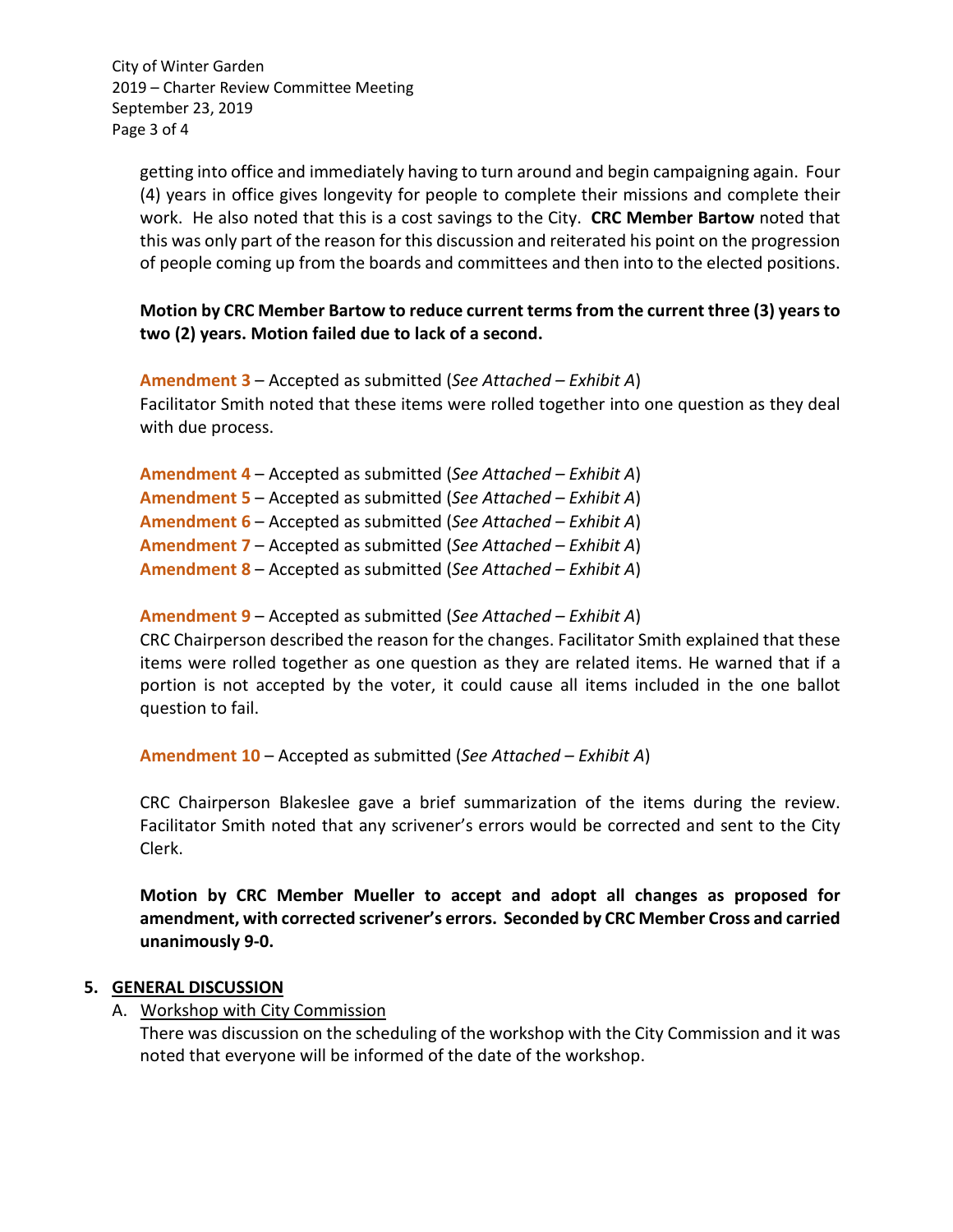September 23, 2019 Page 4 of 4 City of Winter Garden 2019 – Charter Review Committee Meeting

It was the **consensus** of the CRC to appoint CRC Chairperson Blakeslee as the representative to present the CRC's final review results to the City Commission.

City Clerk Grimmage noted that the CRC does not sunset until after the acceptance of the review by the City Commission. Facilitator Smith affirmed and advised the CRC to continue observing the Sunshine Law as they could be called back for additional review and/or input for some of the items.

#### B. Citizen Education Efforts

There was discussion that it would be up to the City Commission and staff on the education of the voters.

C. Charter Review Committee Next Meeting This item was covered earlier in the meeting.

#### **6. Adjournment**

**Motion by CRC Member McKinney to adjourn meeting. Seconded by CRC Member Davis and carried unanimously 9-0.** 

The meeting adjourned at 6:06 p.m.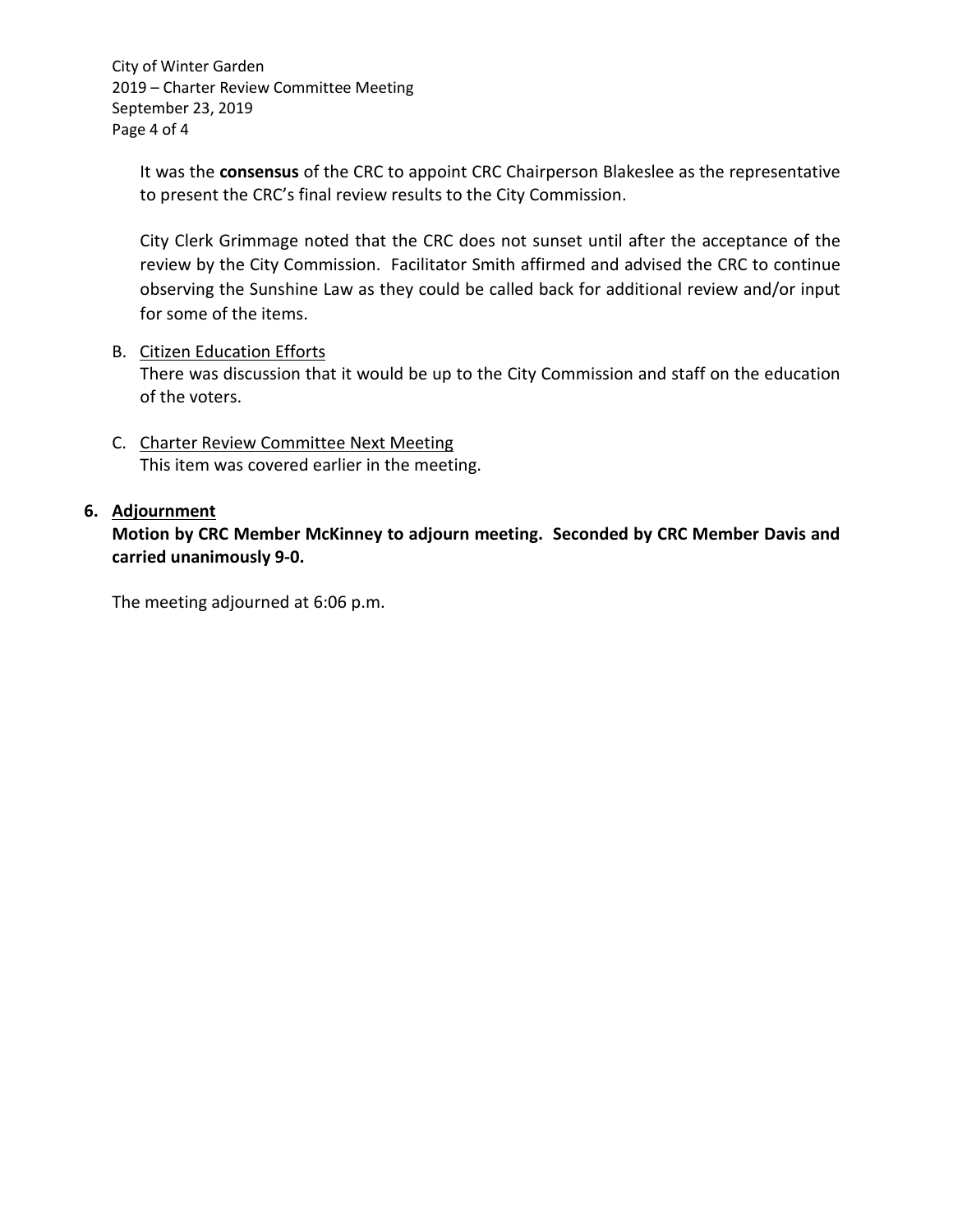# Exhibit A

 $\mathbf{A}$ 

|                | and control to company of the state of the state                                                                                                                                                |
|----------------|-------------------------------------------------------------------------------------------------------------------------------------------------------------------------------------------------|
| 1              | <b>ORDINANCE NO. 2019-</b>                                                                                                                                                                      |
| $\overline{c}$ |                                                                                                                                                                                                 |
| 3              | AN ORDINANCE OF THE CITY OF WINTER GARDEN,<br><b>FLORIDA, SUBMITTING TO THE ELECTORS OF WINTER</b>                                                                                              |
| 4<br>5         | <b>GARDEN PROPOSED AMENDMENTS TO THE CHARTER</b>                                                                                                                                                |
| 6              | OF THE CITY OF WINTER GARDEN; PROVIDING BALLOT                                                                                                                                                  |
| 7              | TITLES, SUMMARIES AND TEXT FOR THE PROPOSED                                                                                                                                                     |
| 8              | AMENDMENTS; PROVIDING DIRECTIONS TO THE CITY                                                                                                                                                    |
| $\mathsf 9$    | <b>CLERK:</b><br><b>PROVIDING</b><br><b>FOR</b><br><b>CONFLICTS</b><br><b>AND</b>                                                                                                               |
| 10             | SEVERABILITY; PROVIDING FOR AN EFFECTIVE DATE                                                                                                                                                   |
| 11             | FOR APPROVED AMENDMENTS; PROVIDING FOR AN                                                                                                                                                       |
| 12             | EFFECTIVE DATE FOR THE ORDINANCE.                                                                                                                                                               |
| 13             |                                                                                                                                                                                                 |
| 14             | WHEREAS, the City Commission established a Charter Review Committee to review the                                                                                                               |
| 15             | City Charter and make recommendations for amendments thereto; and                                                                                                                               |
| 16             |                                                                                                                                                                                                 |
| 17             |                                                                                                                                                                                                 |
| 18             | its final report and recommendations to the City Commission; and                                                                                                                                |
| 19             |                                                                                                                                                                                                 |
| 20             | <b>WHEREAS</b> , the City Commission and the Charter Review Committee have, in public                                                                                                           |
| 21             | meetings, studied and reviewed the Winter Garden Charter (the "Charter") and received public input                                                                                              |
| 22             | regarding the proposed amendments to the Charter; and                                                                                                                                           |
| 23             |                                                                                                                                                                                                 |
| 24             | WHEREAS, the Charter Review Committee has recommended that the Charter be updated                                                                                                               |
| 25             | and amended in various sections, all as set forth herein; and                                                                                                                                   |
| 26             |                                                                                                                                                                                                 |
| 27             | <b>WHEREAS</b> , the City Commission has fully considered the report and recommendations of                                                                                                     |
| 28             | the Charter Review Committee; and                                                                                                                                                               |
| 29             |                                                                                                                                                                                                 |
| 30             | <b>WHEREAS</b> , Section 166.031, Florida Statutes, provides that the governing body of a<br>municipality may, by ordinance, submit to the electors of said municipality proposed amendments to |
| 31<br>32       | its charter, which amendments may be to any part or to all of its charter except that part describing                                                                                           |
| 33             | the boundaries of such municipality; and                                                                                                                                                        |
| 34             |                                                                                                                                                                                                 |
| 35             | <b>WHEREAS</b> , the City Commission finds it to be in the best interests of its citizens to submit                                                                                             |
| 36             | said proposed charter amendments to the voters at the next general election.                                                                                                                    |
| 37             |                                                                                                                                                                                                 |
| 38             | NOW, THEREFORE, BE IT ORDAINED by the City Commission of the City of Winter                                                                                                                     |
| 39             | Garden, Florida, as follows:                                                                                                                                                                    |
| 40             |                                                                                                                                                                                                 |
| 41             | The City Commission of the City of Winter Garden, pursuant to Section<br>Section 1.                                                                                                             |
| 42             | 166.031, Florida Statutes, hereby approves and submits proposed amendments of the Charter of the                                                                                                |
| 43             | City of Winter Garden to the electors, which proposed amendments are set forth in Section 2 below.                                                                                              |
|                |                                                                                                                                                                                                 |
|                |                                                                                                                                                                                                 |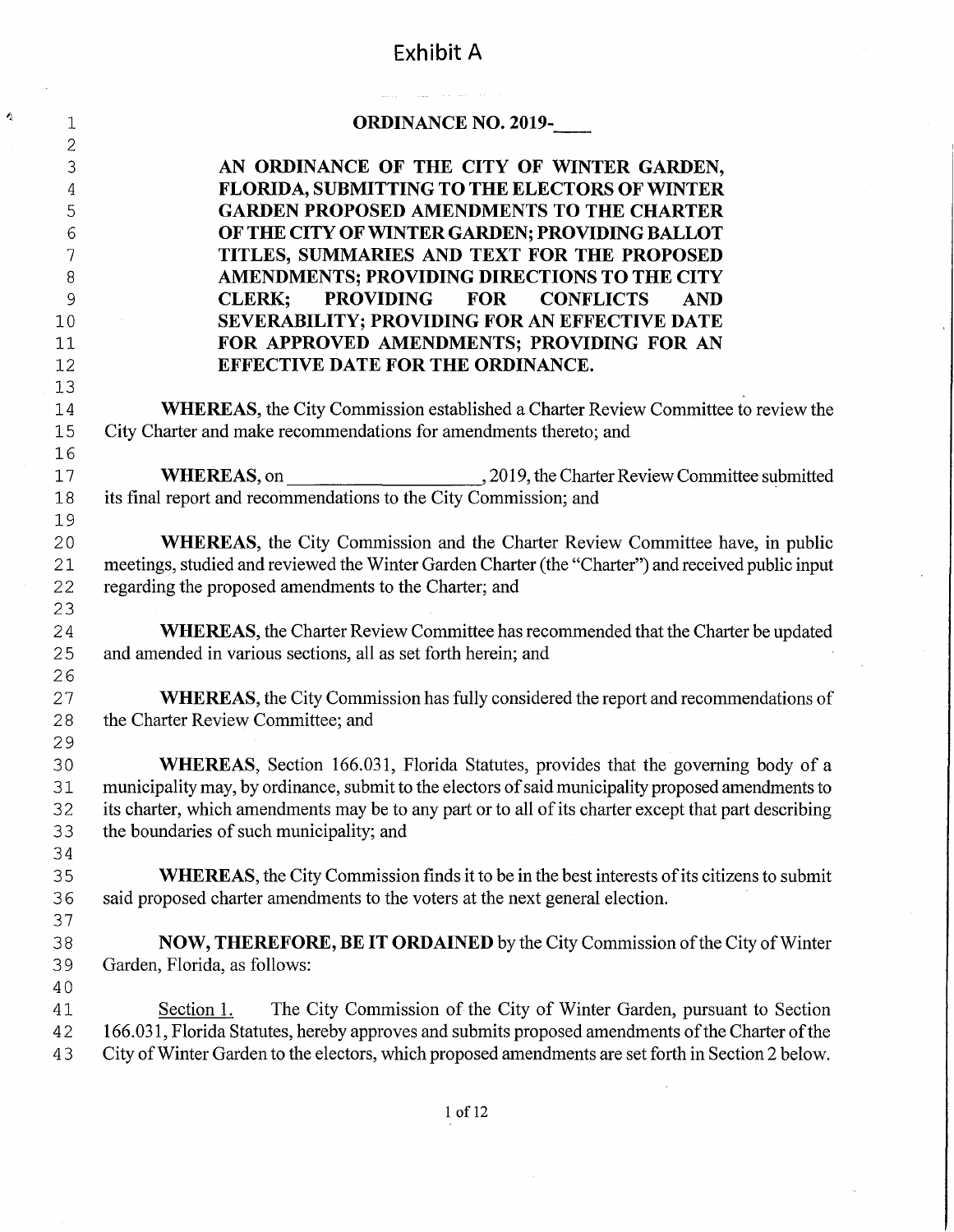44 The text of the amendments reflects the proposed changes by showing additions with underlining and 45 deletions with strike through type. Such election shall be held in conformity with the laws of the 46 State of Florida and the ordinances of the City of Winter Garden now in force relating to elections in 47 the City of Winter Garden. The Supervisor of Elections of Orange County is hereby requested to 4 8 coordinate all matters regarding said referendum election with the City Clerk. The proposed charter 4 9 amendments shall be submitted to the voters at the March 2019 election. 50 51 Section 2. The ballot titles, questions and proposed charter changes are as follows: 52 5 3 **City Charter Amendment 1:**  54 55 Shall Article I, Section 5 of the Charter which includes locational standards for establishments 5 6 *selling intoxicating liquors and which requires all regulations affecting the location of such*  5 7 *establishments be approved by referendum be deleted from the Charter?*  58 59 YES FOR APPROVAL 60 61 NO FOR REJECTION 62 63 Sec. 5. - Sale of alcoholic beverages. [Reserved]. 64 65 All regulations affecting the location of any establishment selling intoxicating liquor, wine, or beer 66 for consumption on the premises shall be subject to a referendum of the voters; and except for 67 restaurants that derive more than fifty-one (51) percent of their annual revenue from the sales of food 6 8 and nonalcoholic beverages served for consumption on the premises, any establishment selling 69 intoxicating liquors, wine, or beer, for consumption on the premises, shall not be located less than 70 one thousand two hundred (1,200) feet from a school or an established church within the corporate 71 limits of the city. 72 7 3 **City Charter Amendment 2:**  74 7 5 *Shall Article IL Section 11 ofthe Charter be amended to provide for four year terms ofthe members*  7 6 *ofthe commission and mayor instead ofthe current three year terms?*  77 78 YES FOR APPROVAL 79 80 NO FOR REJECTION 81 82 Sec. 11. - Number, selection, term, compensation. 8 3 (1) There shall be a city commission consisting of a mayor-commissioner who shall represent the 84 entire city and be elected at large by the voters of the city, and four (4) commissioners each of 8 5 whom shall represent a single member district and be elected by the voters in the district they 8 6 represent. The mayor-commissioner and commissioners shall be qualified as hereinafter

C)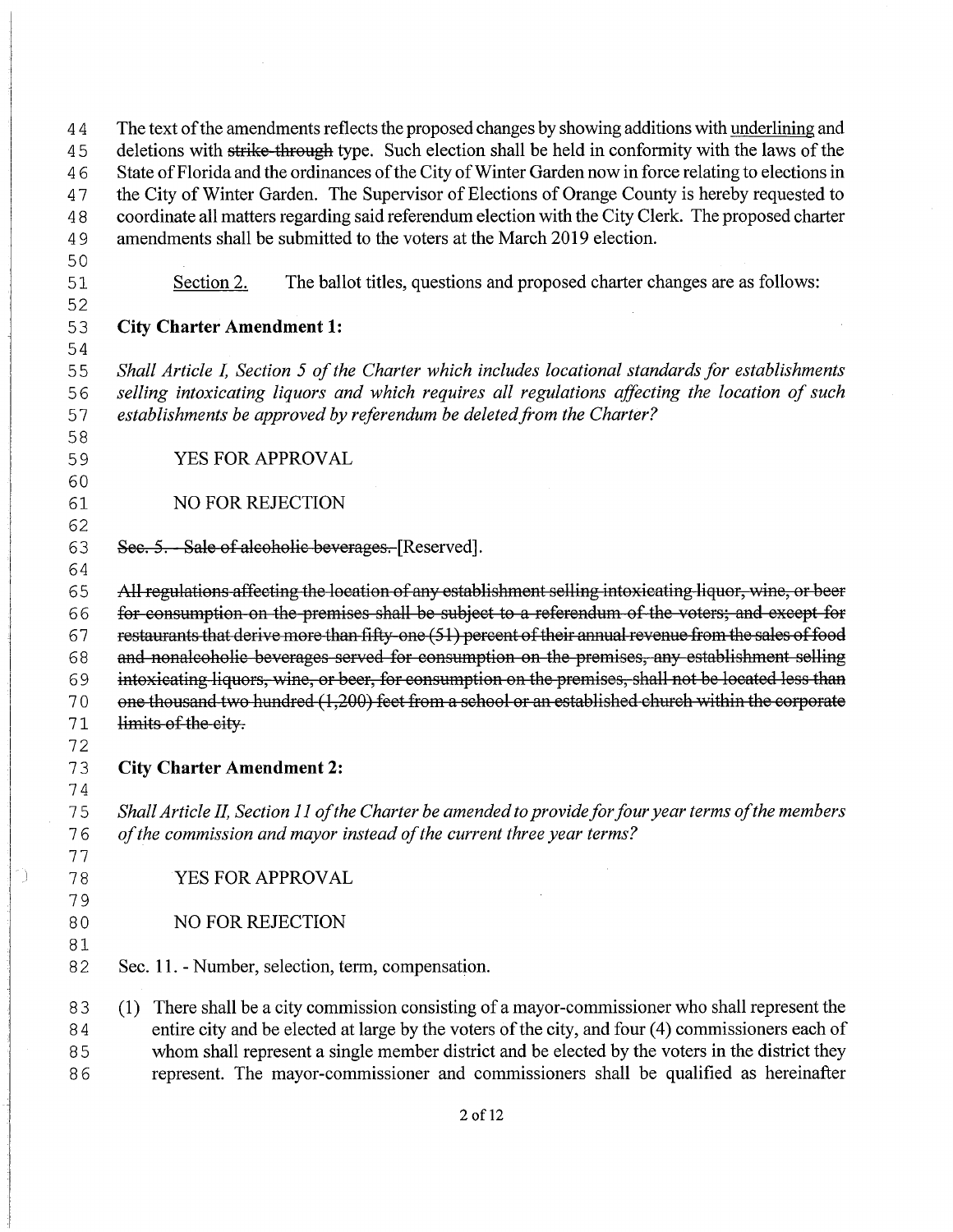- 87 prescribed, and their term of office shall begin on the first regular meeting of the city 88 commission after their election. The term of office of the mayor-commissioner and the 89 commissioners elected in 2023 and subsequent elections shall be three (3) four (4) years.
- 9 0 (2) The present members of the city commission shall hold their seats for the term of office for 91 which they were respectively elected, or until their successors have been elected and take office.
- 92 (3) The mayor-commissioner shall preside as chairperson of meetings of the commission, represent 9 3 the city in intergovernmental relationships, present an annual state of the city message, and 94 perform other duties as specified by the commission. The mayor-commissioner shall be 9 5 recognized as head ofthe city government for all ceremonial purposes and by the governor for 9 6 purposes ofmilitary law but shall have no administrative duties. The mayor-commissioner as a 97 city commission member shall have a voice and a vote in the proceedings of the commission; 98 but no veto power.
- 9 9 ( 4) At the first regular commission meeting after an election, including any runoffs and swearing in 100 of commissioner(s), the commission shall elect from among its members a mayor pro-tem, who 101 shall serve until a successor is elected. The mayor pro-tern shall act as mayor during the absence 102 or disability of the mayor.
- 10 3 (5) The commission may determine the annual salary of the mayor-commissioner and the 1 0 4 commissioners by ordinance, but no ordinance increasing such salary shall become effective 105 until the date of commencement of the terms of the mayor-commissioner and/or commissioners 10 6 elected at the next regular election, provided that such election follows the adoption of such 107 ordinance by at least six (6) months. The mayor-commissioner and the commissioners shall 10 8 receive their actual and necessary expenses incurred in the performance oftheir duties ofoffice.
- 109

111

#### 110 **City Charter Amendment 3:**

*Shall Article IL Section 16 and Article III, Section 27 ofthe Charter be amended to specify and provide more detailed provisions related to the hearing process for forfeiture ofoffice against an elected official and removal ofa city manager which provisions are intended to protect the due process rights of the official who is the subject of such hearings?* 

- 116 117 YES FOR APPROVAL
- 118 119 NO FOR REJECTION
- 120

121 Sec. 16. - Judge of forfeiture.

122 The city commission shall be the judge of the grounds for forfeiture of office for its members. In 12 3 order to exercise these powers, the commission shall have the power to subpoena witnesses, 124 administer oaths, and require the production of evidence. A commission member charged by two (2) 125 or more commissioners with conduct constituting grounds for forfeiture of office shall, upon request 126 within five (5) business days of written notification of the charge, be entitled to a public hearing. 127 Upon a majority vote of the members of the city commission eligible to vote on such matter, a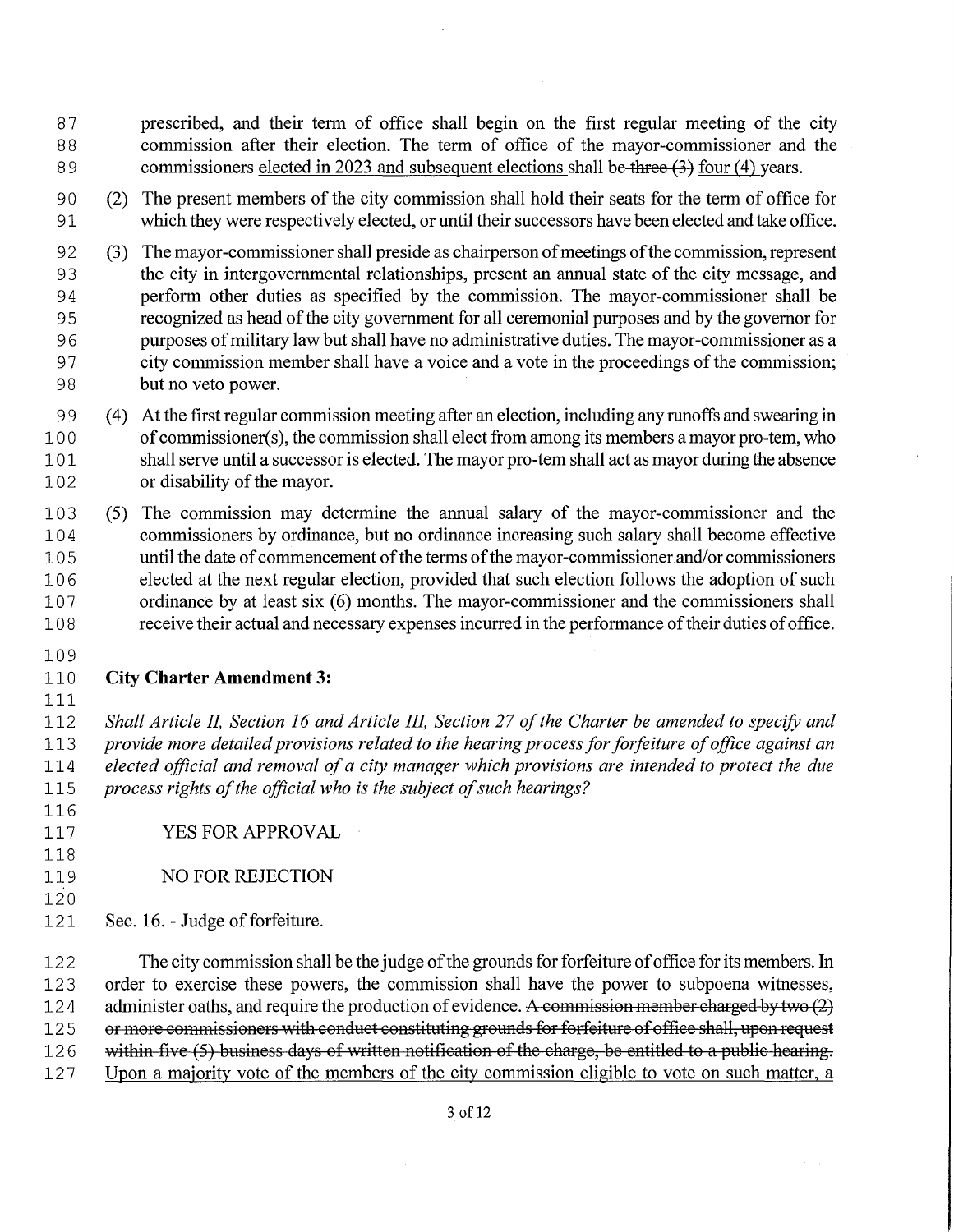128 hearing to consider forfeiture shall be scheduled no sooner than fourteen (14) days from the date said 129 vote is taken. Written notice of the hearing to consider forfeiture shall be mailed to any 13 O commissioner who is the subject of such forfeiture hearing at least ten days prior to the date of the 131 forfeiture hearing. Notice of such public hearing shall also be published in a newspaper of general 132 circulation in the city at least one **(1)** week in advance ofthe hearing. At the forfeiture hearing, the 133 city commission shall receive sworn testimony and evidence. Formal rules of evidence shall not 13 4 apply but fundamental due process shall be observed and shall govern the proceedings. No city 135 commissioner's office shall be deemed forfeited unless Aat least three (3) members of the 136 commission must-vote in favor of a motion to declare the office forfeited. approve the forfeiture of 137 office of any commission member.

- 138
- 139 \* \* \*

140 Sec. 27. - Removal of city manager.

141 Prior to the end of the city manager's contract, the city commission may remove the city manager 142 by an affirmative vote of at least three (3) of its members. At least thirty (30) days before such 14 3 removal shall become effective, the commission shall by an affirmative vote of at least three (3) of 14 4 its members adopt a preliminary resolution stating the reasons for the city manager's removal.

145 Within seven (7) days of the date of the preliminary resolution,  $\frac{1}{2}$  the manager may reply in 146 writing and may request a public hearing, which shall be held not earlier than twenty (20) days nor 147 later than thirty (30) days after the filing of such request. If a public hearing is requested as provided later than thirty  $(30)$  days after the filing of such request. If a public hearing is requested as provided 14 8 herein, the removal shall not be effective until after such hearing is conducted. After such public 14 9 hearing, ifone be requested, and after full consideration, the city commission by an affirmative vote 15 0 of at least three (3) of its members may adopt a final resolution of removal.

151 By the preliminary resolution the city commission may suspend the city manager from duty, but 152 shall in any case continue to pay full salary to the city manager until the effective date of a final 153 resolution of removal. Upon the expiration of the city manager's contract, the above process is not 15 4 applicable and the city commission may remove the city manager by an affirmative vote of at least 155 three (3) commissioners.

156

## 157 **City Charter Amendment 4:**

158

166

15 9 *Shall Article IL Section 17 ofthe Charter be amended to extend from six to eighteen months the*  0 *length ofunexpired term caused by a mid-term vacancy that may be filled by the commission rather than election; extend from thirty to forty-jive the number ofdays after the vacancy the commission*  2 *must make such appointment; and extend from sixty to ninety days after the vacancy the time for conducting an election, when required?*  164

165 YES FOR APPROVAL

167 NO FOR REJECTION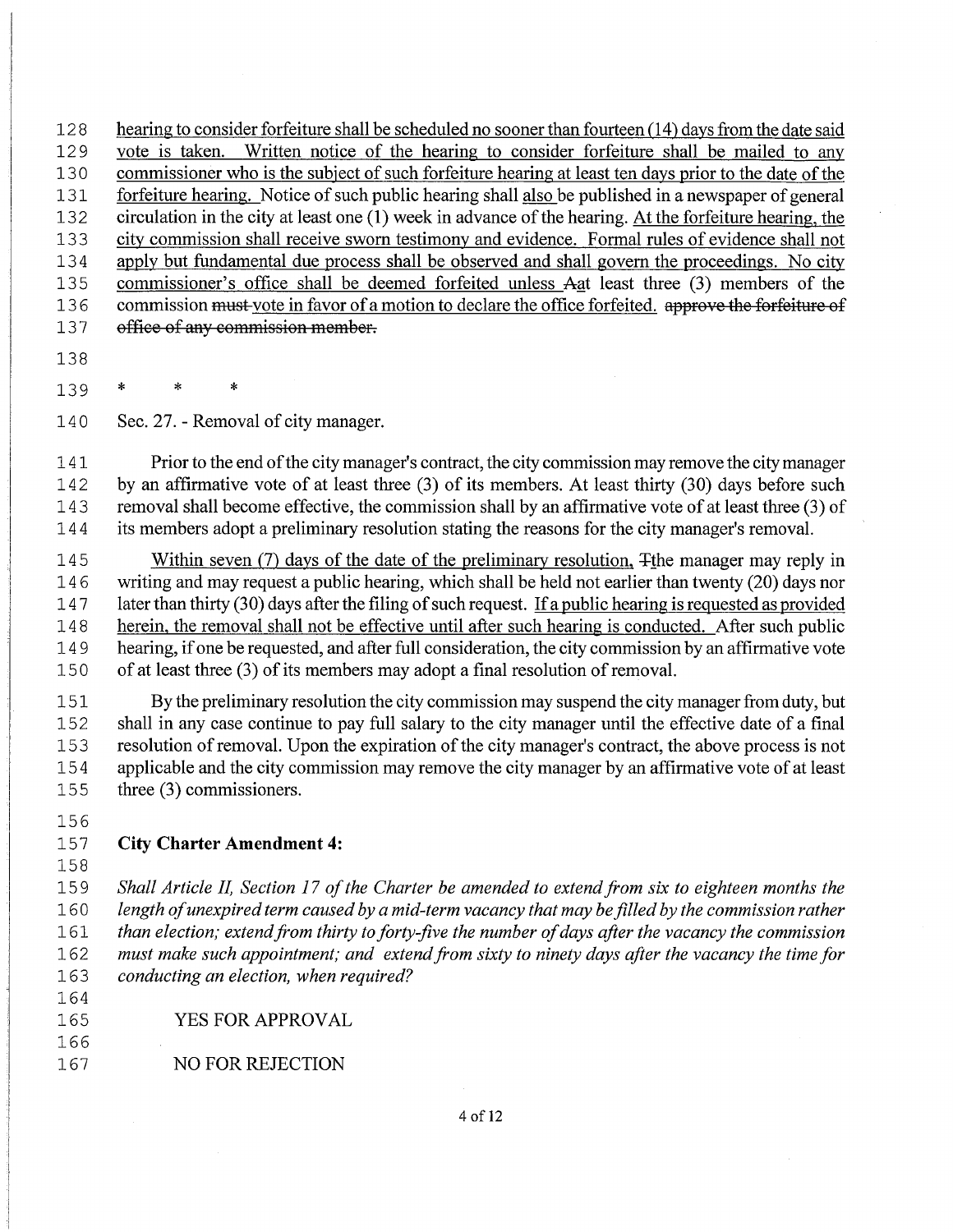- 168<br>169 Sec. 17. - Vacancies in commission.
- 170 (1) The office of mayor-commissioner or commissioner shall become vacant upon the death, 1 71 resignation, forfeiture or removal from office in any manner prescribed by law or this charter.
- 172 (2) Unless otherwise prescribed by general law, a vacancy on the commission shall be filled in the 173 following manner:
- 174 (a) If there are sixed the unexpired term of the vacant of the vacant of the vacant of the vacant of the within thirty forty-five (3045) days of the occurrence of the vacancy, the commission office, within thirty forty-five(3045) days of the occurrence of the vacancy, the commission 176 by majority vote of its remaining members shall appoint a qualified person to fill the vacant 177 office to serve the remainder of the term. Within fifteen thirty(1530) days of the occurrence 178 of the vacancy, those persons interested in qualifying for appointment to the vacant office 1 7 9 shall submit to the city clerk their name and other such information showing that they meet 180 the qualifications for holding office pursuant to Section 12 of this charter. After the fifteen 181 thirty (4.530) day qualifying period, but before the expiration of thirty forty-five (3045) days 182 after the occurrence of the vacancy, the commission shall hold a special meeting for the 183 purpose of filling the vacancy and at such meeting allow public comment on the matter. If<br>184 the commission does not appoint a qualified person by the expiration of thirty forty-five the commission does not appoint a qualified person by the expiration of thirty forty-five 18 5 (3-045) days after the occurrence ofthe vacancy, the vacant office shall be filled by drawing 18 6 lots among the qualified persons receiving at least two (2) votes from the remaining 187 commission members.
- 188 (b) If there are more than  $s\ddot{x}$  eighteen (618) months remaining in the unexpired term of the 18 9 vacant office, the commission shall schedule a special election to fill the vacancy and such 190 election shall be held not sooner than forty-five (45) days and not later than  $sixty(60)$ 191 ninety (90) days following the occurrence of the vacancy.
- 192

199

201

203

## 19 3 **City Charter Amendment 5:**

194<br>195 19 <sup>5</sup>*Shall Article II, Section 20 of the Charter be amended to state that City shall follow State law*  196 regarding advertising of proposed ordinances and shall Article V Section 46 of the Charter be 19 <sup>7</sup>*amended to coriform to the existing State law terminology of "vote-by-mail ballots" regarding*  198 elections?

- 200 YES FOR APPROVAL
- 202 NO FOR REJECTION
- 2 O4 Sec. 20. Adoption of ordinances; procedure; effective date.

205 (1) All action by the city commission of a legislative character shall be by ordinance. Every 2 0 6 proposed ordinance shall be introduced in written or printed form, and shall embrace but one 2 0 7 subject and matter properly connected therewith, which subject shall be briefly expressed in the 2 0 8 title; but general appropriation ordinances may contain the various subjects and accounts for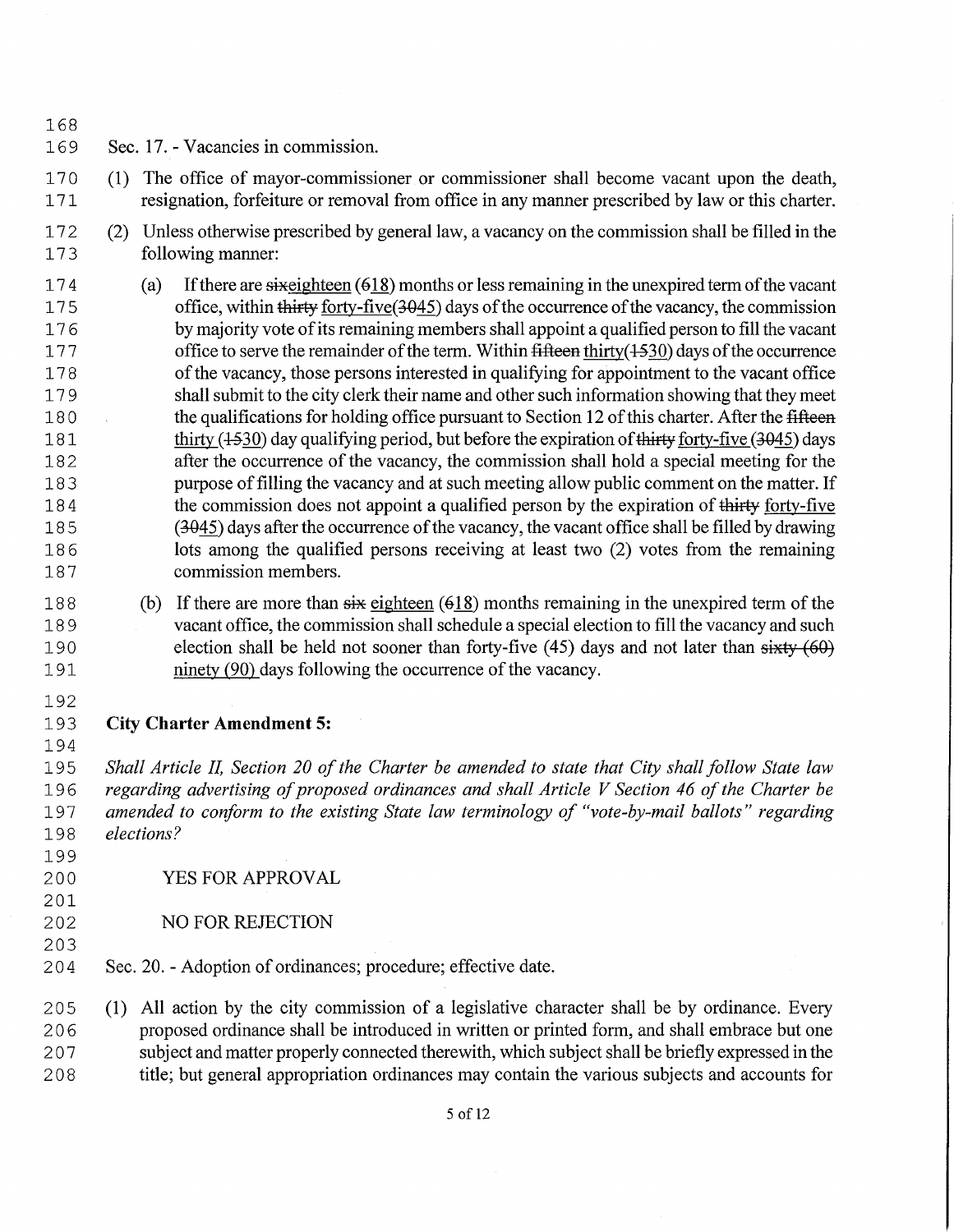- 2 O 9 which moneys are to be appropriated. The enacting clause of all ordinances shall be, "Be it 210 Enacted by the City of Winter Garden."
- 211 (2) A proposed ordinance may be read by title, or in full, on at least two (2) separate days and shall 212 be advertised in accordance with applicable state law., at least ten (10) days prior to adoption, be 213 noticed once in a newspaper of general circulation in the City of Winter Garden and the notice 214 shall state the date, time and place of the meetings, the title or titles of proposed ordinances, and 215 the place or places within the municipality where such proposed ordinances may be inspected by 216 the public and comply with applicable statutory notice requirements. Said notice shall also 217 advise that interested parties may appear at the meeting and be heard with respect to the 218 proposed ordinance.
- 219 (3) After such hearing, the commission may finally pass such ordinance with or without 2 2 O amendment. The second passage ofany ordinance shall be final and no further passage shall be 2 21 required. All adopted ordinances shall become effective ten (10) days after adoption unless 222 otherwise specified therein.
- 223 (4) If a proposed ordinance is defeated either on the first or second reading, the same cannot be 2 2 4 again reconsidered for a period of ninety (90) days.
- 225 \* \* \*
- 226 Sec. 46. Absentee voting.

227 The provisions of the general laws of the State of Florida governing absentee voters and vote-by-2 2 8 mail ballots shall be applicable to general, recall and special elections held within the city.

#### 2 2 9 **City Charter Amendment 6:**

230

234

236

238

<sup>2</sup>31 *Shall Article II, Section 21 ofthe Charter be amended to provide that a commissioner may vote on*  2 3 2 *emergency measures by telephonic or other audio/visual methods provided that such commissioner*  2 3 3 *can hear and be heard by all in attendance at the meeting?* 

- 235 YES FOR APPROVAL
- 237 NO FOR REJECTION
- 239 Sec. 21. Emergency measures.

240 The city commission by affirmative two-thirds (2/3) vote of the total members of the city 2 41 commission may enact ordinances dealing with emergencies at the meeting at which they are 2 42 introduced. A member of the city commission shall be allowed to vote by telephone or other 243 audio/visual means on any emergency measure provided that such commissioner can hear all 244 speakers and can be heard by the city commission and the public during deliberations on the 245 measure. Any new and unexpected condition or occurrence of a nonrecurring nature that constitutes 246 an immediate and serious menace to the public welfare of the city, shall be deemed an emergency. 247 When no expenditure of city funds is entailed, emergency ordinances may be temporarily effective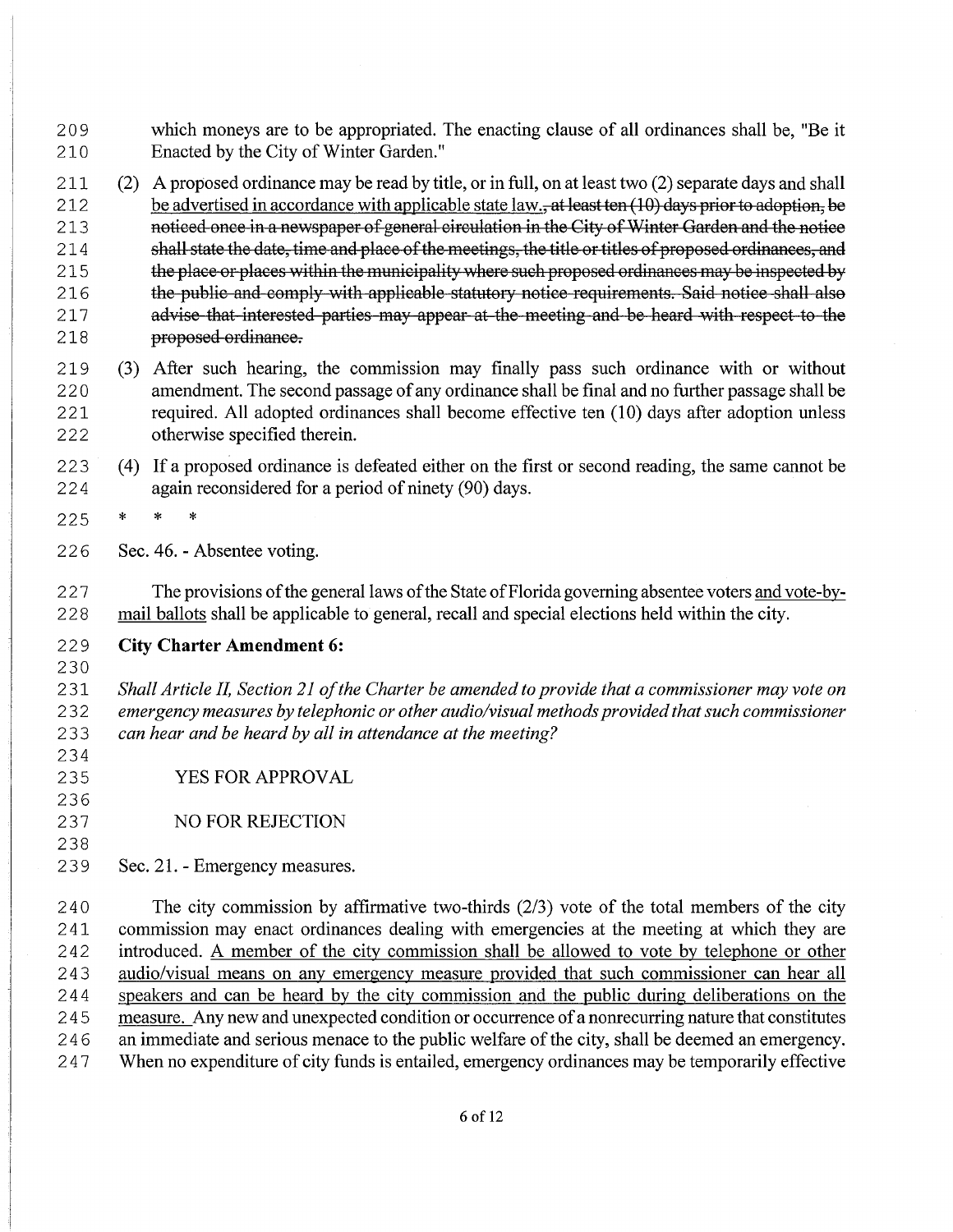248 for a period of not more than fifteen (15) days from the date of their passage; but such ordinances 249 shall be subject to all other provisions of this charter governing the enactment of ordinances, and if 250 not finally adopted in the manner herein provided shall expire at the end of the time for which they 251 are temporarily effective. An emergency ordinance authorizing the expending of funds by the city for 252 other than a regular or recurring requirement, may be effective upon any date fixed in the ordinance 253 by the city commission. Every emergency ordinance shall set forth specifically the conditions or 254 occurrences that create the emergency, and shall be printed in full in the first issue of any newspaper 255 thereafter published and of general circulation in the City of Winter Garden, in addition to the other 256 publications required herein, and shall be captioned as an emergency ordinance. 257 **City Charter Amendment 7:** 258 2 5 9 *Shall Article IL Section 22 and Section 23 of the Charter be amended to delete unnecessary*  2 60 *language and simplify existing language regarding revision and repeal ofordinances?*  261 262 YES FOR APPROVAL 263 264 NO FOR REJECTION 265 266 Sec. 22. - Revision of ordinances. 267 The city commission may from time to time revise, compile, and codify the ordinances of the 268 eity and upon adoption of such revision and compilation, the same shall be in full force and effect 269 without further publication, as provided in the Florida Statutes. 270 2 71 Sec. 23. - Repeal of ordinances. 272 The repeal of any ordinance shall not repeal the repealing clause of such ordinances, or revive 273 any ordinance which has been was repealed thereby. 2 7 4 **City Charter Amendment 8:**  275 2 7 6 *Shall Article IIL Section 28 ofthe Charter be amended to extend the time allowed for a city manager*  2 7 7 *to establish residency within the City and allow the commission to waive the city manager residency*  278 requirement for good cause shown? 279 280 YES FOR APPROVAL 281 282 NO FOR REJECTION 283 2 8 4 Sec. 28. - Qualifications. 2 8 5 The city manager shall be chosen by the city commission solely on the basis of executive and 286 administrative qualifications, with special reference to actual experience in, or knowledge of,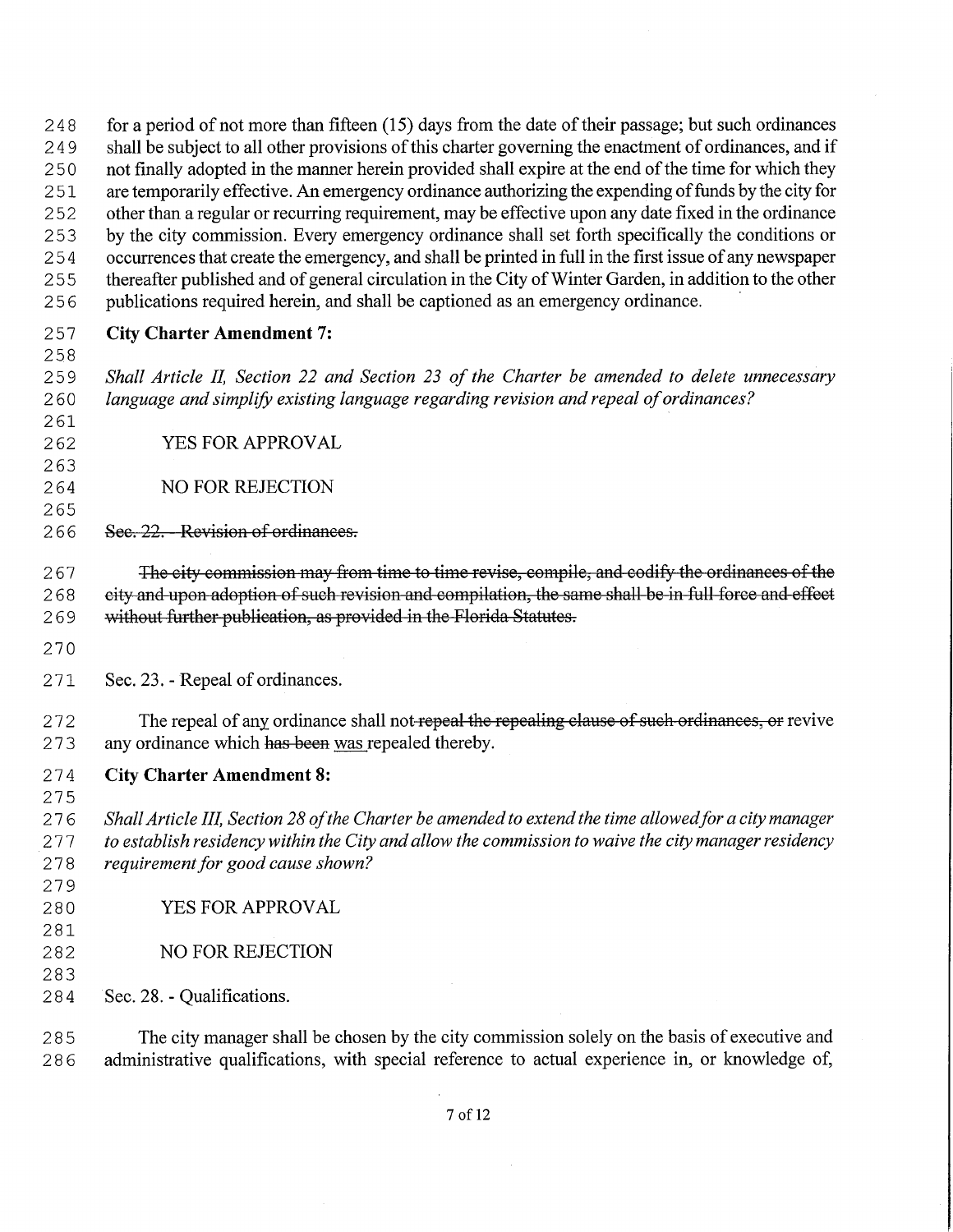287 accepted practice in respect to the duties of the office as hereinafter set forth. At the time of the city 288 manager's appointment, and for a period of  $\frac{\text{minety (90)}}{\text{minety (180)}}$  one hundred eighty (180) days thereafter, the 289 city manager need not be a resident of the city, but during the city manager's tenure of office the city 290 manager shall reside within the city. The city commission may extend or waive the residency 2 91 requirement for good cause shown.

292

294

#### 2 9 3 **City Charter Amendment 9:**

2 9 5 *Shall Article V, Section 48 be amended to require that the election canvassing board be established*  2 9 6 *by July 1 ofeach year instead ofninety days prior to July 1; Article V, Section 57 be amended to*  297 extend the time for filing citizen referendum petitions; and Article V, Section 58 be amended to 2 9 8 *clarify that time limits offive or fewer days in the citizen initiative or referendum process shall mean*  2 9 9 *business days?* 

- 300
- 302

304

- 301 YES FOR APPROVAL
- 303 NO FOR REJECTION
- 3O5 Sec. 48. Canvassing board.
- 3 0 6 (1) A city canvassing board shall be established for the purposes ofcanvassing ballots and election 3O7 results. The canvassing board shall be composed ofthe city clerk and two (2) citizens who shall 3 0 8 be selected by majority vote of the city commission. A third and fourth citizen shall also be 3 0 9 selected by majority vote of the city commission to serve as a first and second alternate 310 canvassing board member. The canvassing board members shall be appointed at least ninety 311 (90) days before by July 1st of each year and shall serve a one-year term commencing on July 312 1st and ending June 30th the following year, or until their successors are appointed.
- 313 (2) The canvassing board shall meet on the night ofthe election at the close ofthe polls or as soon 314 thereafter as practicable to publicly canvass the vote as shown by the returns then on file in the 315 office ofthe city clerk, adjourn as needed, and meet again in the subsequent days as provided by 316 ordinance to count absentee ballots and provisional ballots.
- 317 (3) Election returns shall be canvassed in the manner as provided by general law, ordinance and 318 this charter. The city clerk shall, after the canvass of said election, furnish a certificate of 319 election to be recorded in the minutes of the first city commission meeting thereafter.
- 320 (4) If required by statute, or authorized by a majority vote of the City Commission, the duties of 321 the canvassing board with regard to a particular election may be delegated to the County 3 2 2 Canvassing Board or such other governmental canvassing entity as established pursuant to 323 interlocal agreement. If the duties of the canvassing board are delegated in accordance with this 3 2 4 section, the entity to which such duties are delegated shall not be bound to those canvassing 3 2 5 procedures provided by city ordinance and charter and shall otherwise canvass the election 3 2 6 subject to those laws, rules, procedures, and guidelines to which such entity is ordinarily bound. 327 The city clerk shall obtain a certification of the results of the election from the canvassing entity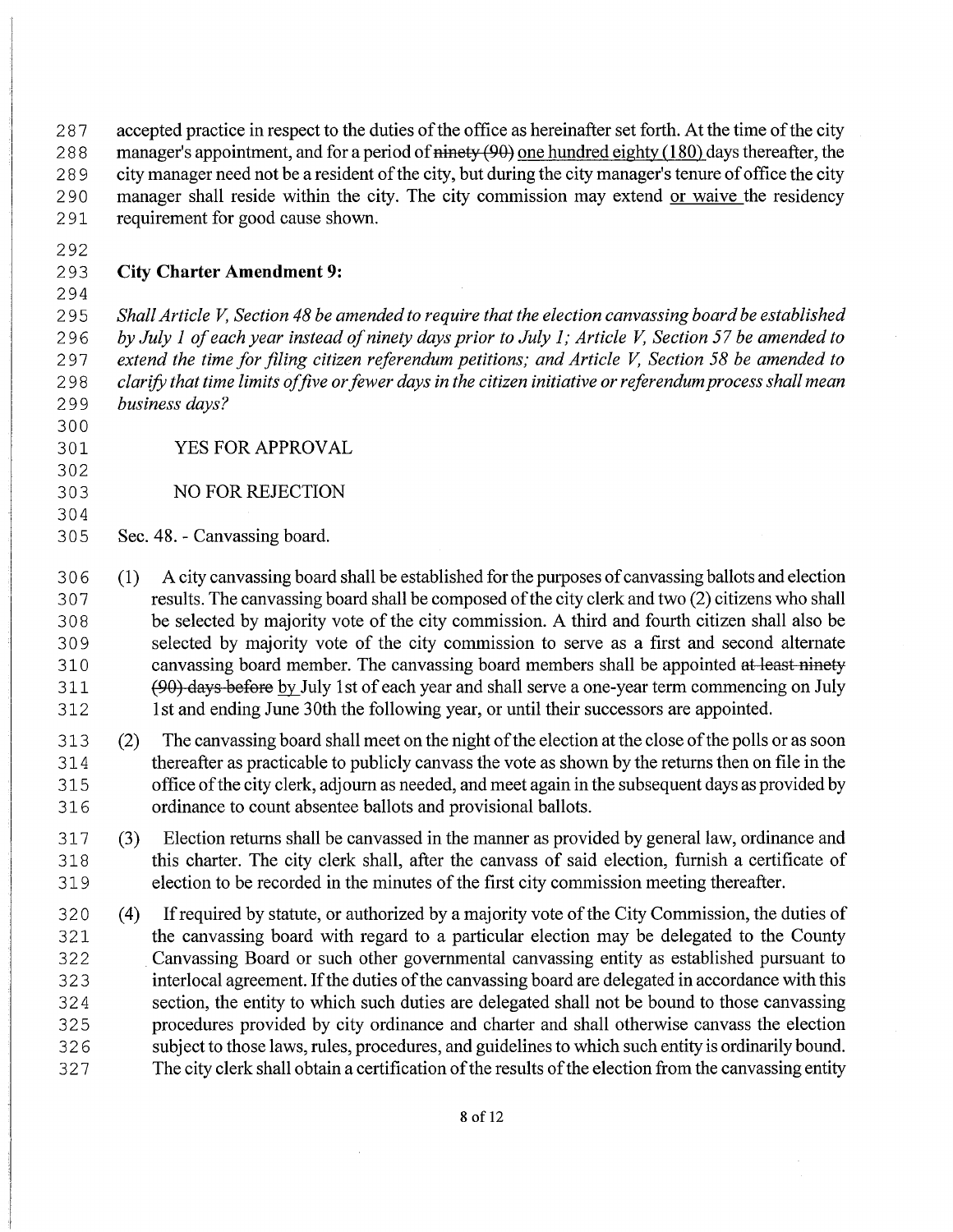- 3 2 8 to which canvassing duties have been delegated and shall submit such certification to the City 329 Commission to be recorded in the minutes of the next City Commission meeting.
- 330 \* \* \*
- 3 31 Sec. 57. Petitions.
- 3 3 2 (1) *Number ofsignatures.* Initiative and citizen referendum petitions must be signed by registered 333 voters of the city equal in number to at least ten (10) percent of the total number of voters<br>334 registered to vote in the city in the calendar month prior to the month in which the petition is registered to vote in the city in the calendar month prior to the month in which the petition is 335 filed.
- 3 3 6 (2) *Form and content.* All papers of a petition shall be uniform in size and style and shall be 3 3 7 assembled as one ( 1) instrument for filing. Each signature shall be executed in ink or indelible 338 pencil and shall be followed by the address of the person signing. Petitions shall contain or have 339 attached thereto throughout their circulation the full text of the ordinance proposed or sought to 340 be reconsidered.
- 3 41 (3) *Affidavit ofcirculator.* Each paper ofa petition shall have attached to it when filed an affidavit 342 executed by the circulator thereof stating that he or she personally circulated the paper, the 343 number of signatures thereon, that all signatures were affixed in his or her presence, that he or 344 she believes them to be the genuine signatures of the persons whose names they purport to be 345 and that each signer had an opportunity before signing to read the full text of the ordinance 3 4 6 proposed or sought to be reconsidered.
- 3 4 7 (4) *Time for filing citizen referendum petitions* . Citizen referendum petitions must be filed within 348 thirty (30) forty-five (45) days after adoption by the commission of the ordinance sought to be 349 reconsidered.
- 350 \* \* \*
- 351 Sec. 58. Procedure for filing.
- 352 (1) *Certificate of clerk; amendment*. Within twenty (20) days after the petition is filed, the city 3 5 3 clerk shall complete a certificate as to its sufficiency, specifying, if it is insufficient, the 3 5 4 particulars wherein it is defective and shall promptly send a copy of the certificate to the 355 petitioners' committee by registered mail. Grounds for insufficiency are only those specified in 356 Section 57. A petition certified insufficient for lack of the required number of valid signatures 357 may be amended once if the petitioners' committee files a notice of intention to amend it with 3 5 8 the clerk or other official designated by the city commission within two (2) business days after 3 5 9 receiving the copy of the certificate and files a supplementary petition with additional papers 360 within ten (10) days after receiving the copy of such certificate. Such supplementary petition 361 shall comply with the requirements of paragraphs 1 and 2 of Section 57 and within five (5) 362 business days after it is filed, the clerk shall complete a certificate as to the sufficiency of the 363 petition as amended and promptly send a copy of such certificate to the petitioners' committee 364 by registered mail in the case of an original petition. If a petition or amended petition is certified 3 6 5 sufficient, or if a petition or amended petition is certified insufficient, and the petitioner's 3 66 committee does not elect to amend or request commission review under paragraph (2) ofthis 367 section within the time required, the clerk shall promptly present his or her certificate to the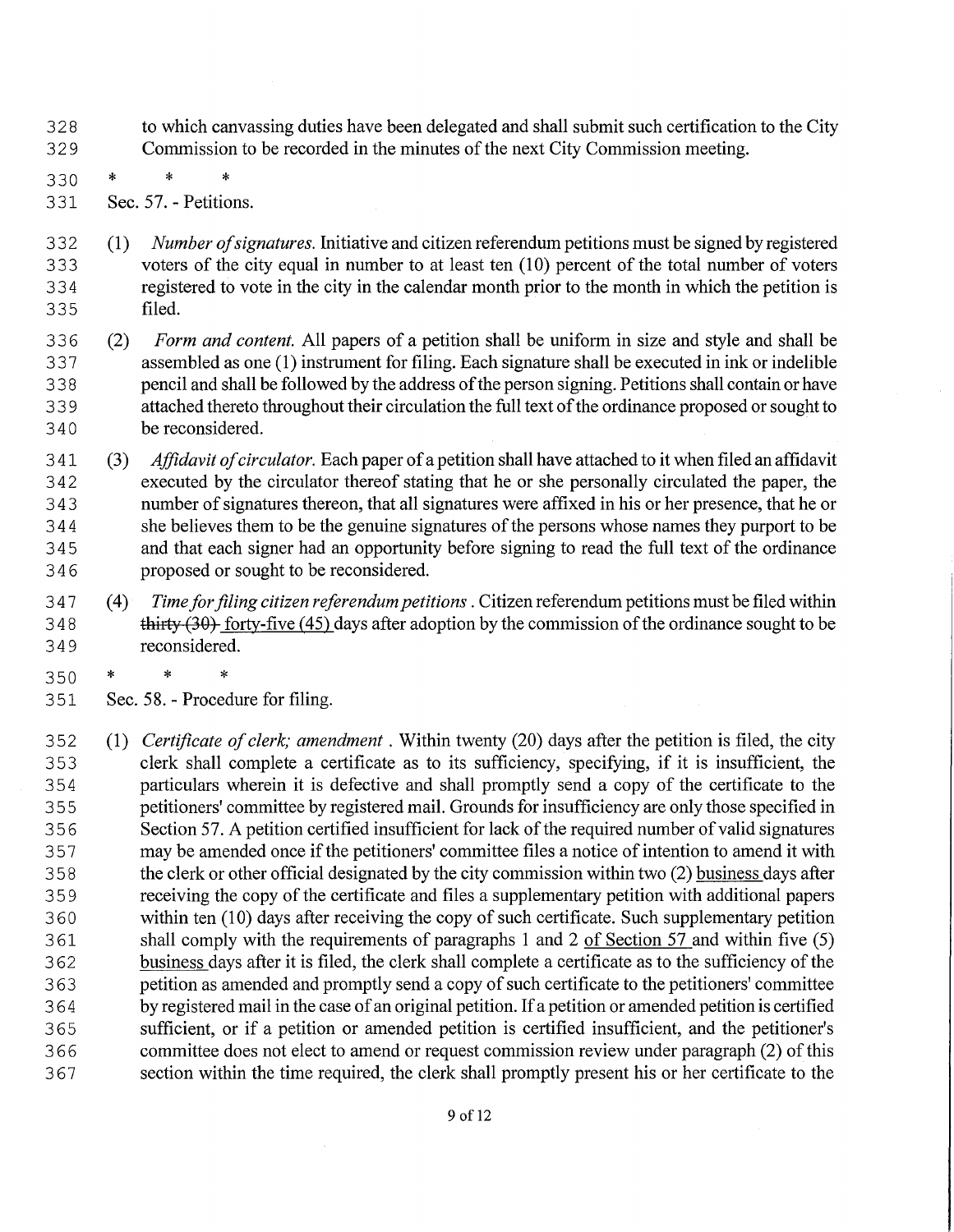- 3 6 8 commission and the certificate shall then be a final determination as to the sufficiency of the 369 petition.
- 3 7 0 (2) *Commission review.* Ifa petition has been certified insufficient and the petitioners' committee 3 71 does not file notice of intention to amend it or if an amended petition has been certified 372 insufficient, the committee may, within two (2) business days after receiving the copy of such 3 7 3 certificate, file a request that it be reviewed by the city commission. The city commission shall 3 7 4 review the certificate at its next meeting following the filing of such request and approve or 3 7 5 disapprove it, and the commission's determination shall then be a final determination as to the 376 sufficiency of the petition.
- 3 7 7 (3) *Court review; New petition.* A final determination as to the sufficiency of a petition shall be 3 7 8 subject to court review. A final determination of insufficiency, even if sustained upon court 3 7 9 review, shall not prejudice the filing of a new petition for the same purpose.
- 3 8 O **City Charter Amendment 10:**
- 3 8 2 *Shall Article VIIL Section 65 ofthe Charter be amended to specify that the city manager shall report*  3 8 3 *any appropriation transfers to the commission within thirty days?*
- 385 YES FOR APPROVAL
- 387 NO FOR REJECTION
- 3 8 9 Sec. 65. Amendments after adoption.
- 390

381

384

386

388

3 91 (1) *Supplemental appropriations.* Ifduring the fiscal year the city manager certifies that there are 392 available revenues for appropriation in excess of those estimated in the budget, the city 3 9 3 commission by ordinance may make supplemental appropriations for the year up to the amount 394 of such excess.

- 3 9 5 (2) *Emergency appropriations.* To address a public emergency affecting life, health, property or the 396 public peace, appropriations may be made by an emergency ordinance. To the extent that there 3 9 7 are no available unappropriated revenues or fund balances to meet such appropriations, the city 398 commission may by such emergency ordinance authorize the issuance of emergency notes, 3 9 9 which may be renewed from time to time; but the emergency notes and renewals of any fiscal 400 year shall be paid no later than the last day of the fiscal year next succeeding that in which the 401 emergency appropriation was made.
- 4 0 2 (3) *Reduction ofappropriations.* Ifat any time during the fiscal year it appears probable to the city 4 0 3 manager that the revenues or fund balances available will be insufficient to finance the 4 0 4 expenditures for which appropriations have been authorized, the city manager shall report to the 4 0 5 city commission, without delay, the estimated amount ofthe deficit, any remedial action taken 406 by the city manager and the city manager's recommendations as to any other steps to be taken. 4 0 7 The city commission shall then take such further action as it deems necessary to prevent or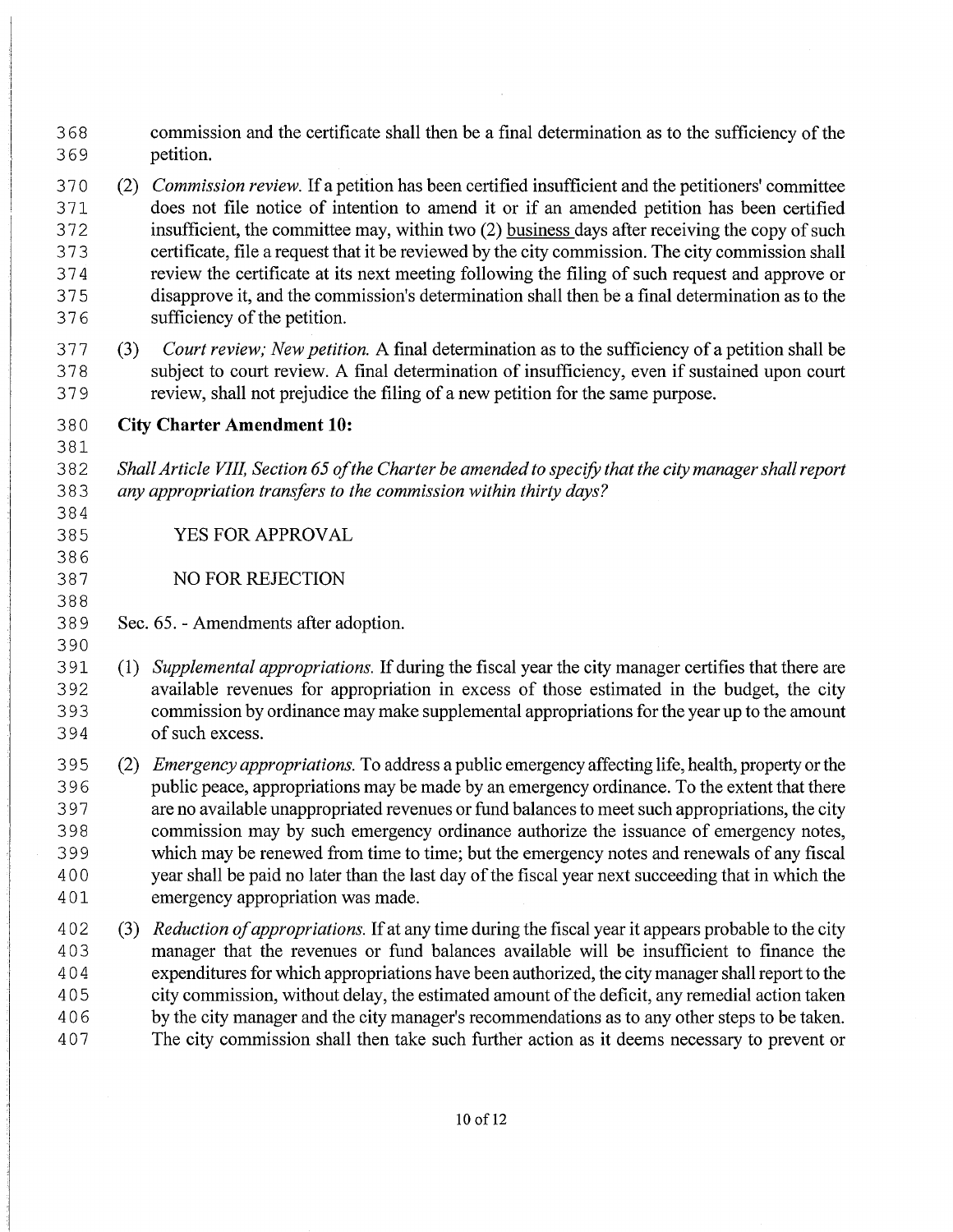408 reduce any deficit and for that purpose it may by ordinance reduce one (1) or more 4 0 9 appropriations.

410 (4) *Transfer of appropriations.* At any time during the fiscal year, the city commission may by 411 resolution transfer part or all ofany unencumbered appropriation balance from one department, 412 fund, service, strategy or organizational unit to the appropriation for other departments or 413 organizational unit or a new appropriation. The city manager may transfer funds among 414 programs within a department, fund, service, strategy or organizational unit and shall report 415 transfers to the city commission in writing in a timely manner within thirty (30) days.

- 416 (5) *Limitations; effective date.* No appropriation for debt service may be reduced or transferred, 41 7 except to the extent that the debt is refinanced and less debt service is required, and no 418 appropriation may be reduced below any amount required by law to be appropriated or by more 419 than the amount of the unencumbered balance thereof. The supplemental and emergency 4 2 0 appropriations and reduction or transfer of appropriations authorized by this section may be 421 made effective immediately upon adoption.
- 422

427

4 2 3 Section 3. The City Clerk is hereby directed to ensure that all advertising, translation and 4 2 4 notice requirements are complied with and to coordinate all activities necessary to conduct the 4 2 5 referendum election called for in Section 1 of this Ordinance with the Supervisor of Elections for 426 Orange County.

4 2 8 Section 4. If any section, subsection, sentence, clause, phrase or portion of this Ordinance 429 is for any reason held invalid or unconstitutional by any court of competent jurisdiction, such portion 4 3 0 shall be deemed a separate, distinct and independent provision and such holding shall not affect the 431 validity of the remaining portion hereto. Further, the lack of approval by a majority of electors of 432 one or more separate amendments to this Charter, as set forth in Section 2 herein, shall not be 433 deemed to affect the validity of any amendments that may be approved by a majority of the electors.

434

437

443

4 3 5 Section 5. All ordinances and Charter provisions, or parts of ordinances and Charter 436 provisions in conflict herewith are hereby repealed.

4 3 8 Section 6. This Ordinance shall take effect immediately upon its final passage and 439 adoption. The revised Charter provisions proposed for approval in this Ordinance shall become 440 effective upon their approval at a referendum election of the electors of the City of Winter Garden in 4 41 accordance with Section 166.031, Florida Statutes. Ifthe electors reject an amendment, the rejected 4 4 2 amendment shall not take effect.

 $\frac{\text{DAY OF}}{\text{DAY OF}}$ 444 PASSED ON FIRST READING THIS \_\_\_\_\_\_\_\_ DAY OF \_\_\_\_\_\_\_\_, 2019. 445 PASSED AND ADOPTED THIS DAY OF 5.2019. 446 447 CITY OF WINTER GARDEN, FLORIDA 448 CITY COMMISSION 449